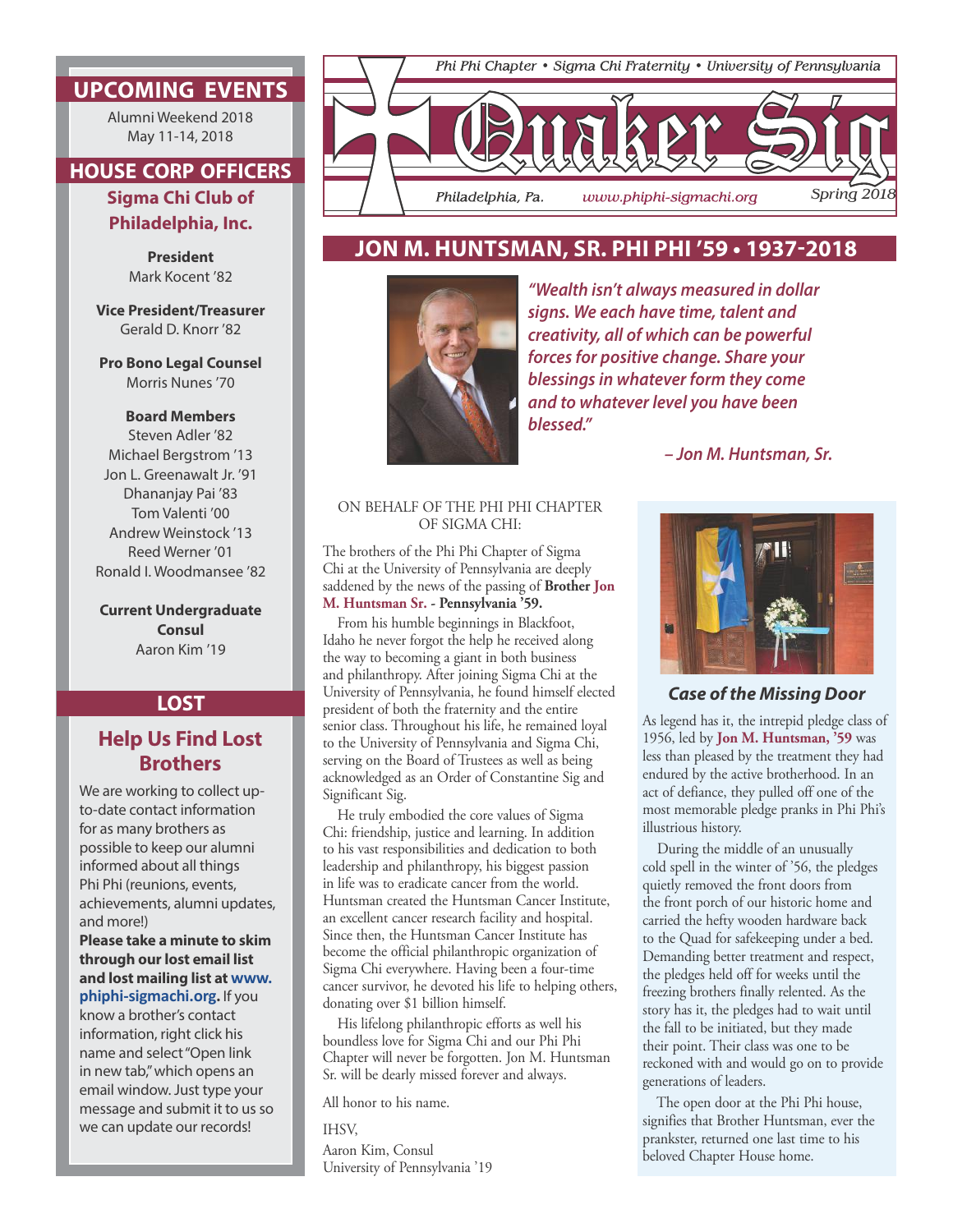## **PENN ATHLETICS**

## **Pat Goodwillie '96 - Penn Athletics Hall of Fame**

*Written by Dave Zeitlin C'03, this feature originally appeared on PennAthletics.com on April 11, 2017*

Pat Goodwillie W'96 was never much of a vocal player, so former Penn football assistant coach Mike Toop was hardly surprised when the linebacker said only four words to him as the two emerged from the Franklin Field tunnel before a nationally hyped showdown vs. Princeton on Nov. 6, 1993.

But those four words remain etched in Toop's memory to this day.

"I've got him, Coach."

Him was Keith Elias, the arrogant, Mohawked Princeton running back who had been running his mouth all week about the Quakers and even Penn's admission standards. He came into the game averaging a whopping 183.7 yards per game—tops in the nation and was ready to lead Princeton to its eighth straight victory to start the '93 season.

But, true to his word, the soft-spoken and mild-mannered Goodwillie spearheaded a ferocious Penn defense that limited Elias to just 59 yards on 15 carries, rallying the Quakers to a thrilling 30-14 win that led to an Ivy League championship and the first of two straight undefeated seasons.

"That's just who he was," said Toop, who spent seven years as Penn's defensive coordinator in the 90s and currently serves as the head football coach at the U.S. Merchant Marine Academy. "He was a man of few words but he let his pads do the talking. Guys like Pat are why I coach.

"I've been doing this for 40 years, and I haven't had a player more special than Pat."

Goodwillie may have gotten fewer headlines than offensive stars like Elias, who went on to play in the NFL, and Penn running back Terrance Stokes C'95, who ran for a schoolrecord 272 yards that day in front of more than 35,000 fans at Franklin Field.

But that was just fine with Goodwillie, who quietly enjoyed leading the Quakers to consecutive undefeated seasons in his junior and senior campaigns of 1993 and 1994, the first time a team went unbeaten in back-toback years in Ivy League history.

And his coaches, teammates and peers certainly recognized the kind of impact the



linebacker made—which is why he won the Bushnell Cup as the Ivy League Player of the Year as a senior and now, two decades later, enters the Penn Athletics Hall of Fame as part of the 2017 class.

"He was always the best player on the field," said his former teammate Brian Higgins C'96. "And he was always such a calm player. He wasn't a yeller. He wasn't a screamer. He was just action."

Being calm and level-headed certainly paid dividends early in Goodwillie's college career. After picking Penn over Dartmouth, where his grandfather played, he had to deal with a coaching change between his freshman and sophomore seasons as Al Bagnoli took over for Gary Steele. But he took it completely in stride.

"I think it was a welcome change," said Goodwillie, who met his wife at Penn and is now an options trader in Chicago. "Everyone was looking for a little something to spark a momentum shift in the other direction."

There were other challenges for Goodwillie, who admits that it was "definitely a big adjustment coming from a public high school in the middle of nowhere in Michigan" as he tried to keep up with his Wharton classes. But everything always made sense on the field where he just had a knack for finding the ball.

He finished his career third on Penn's alltime list for tackles with 310 despite just playing three years of varsity (freshmen had their own team then), and was a first-team All-America as a senior.

"The great ones have an instinct," said Toop, who arrived at Penn before Goodwillie's sophomore year. "He just had a great feel for the game."

"He was there before you thought he was

going to be there," added Higgins, a tight end who played against him in practice. "He just knew exactly where the ball was at all times."

With Goodwillie beginning to emerge as a force, the Quakers showed some major signs of improvement in 1992, going 7-3 and 5-2 in the Ivies in Bagnoli's first year. The season ended with two straight wins, including a memorable one at Cornell in the finale that included a key fake punt.

Little did Goodwillie know at the time that those two victories would kick off a 21-game winning streak to end his college career. But there certainly were some close calls along the way—particularly Penn's Ivy opener at Dartmouth in 1994.

With the Quakers leading by four in the final minute, Dartmouth had a 4th-and-inches from the 1 yard line and handed the ball to running back Pete Oberle. But with the game—and the streak—in serious jeopardy, Goodwillie came to the rescue.

"The hole just opened up," Higgins recalled, "and it looked like he was going to walk right into the end zone. And then out of nowhere Pat just comes up in the hole and stuffs the kid cold."

After the fourth-down stop, the Quakers took a safety and held on for a 13-11 win—their closest triumph in an otherwise dominating season that culminated with a thrashing of Harvard in Goodwillie's final home game and Penn fans tearing down the goalposts and throwing them into the Schuylkill River.

"That was a key game for us," Goodwillie said of the Dartmouth win. "Once we got past that, it was smoother sailing."

Of course, nothing was better than Penn's win over Princeton in 1993, which was billed on campus as "The Game of the Century." And with outlets like the New York Times and Sports Illustrated on hand to chronicle the matchup of two 7-0 Ivy League powerhouses, Goodwillie enjoyed what would end up being his claim to fame, rattling Elias with at least one crunching tackle and even showing some rare displays of emotion.

*–continued on page 3*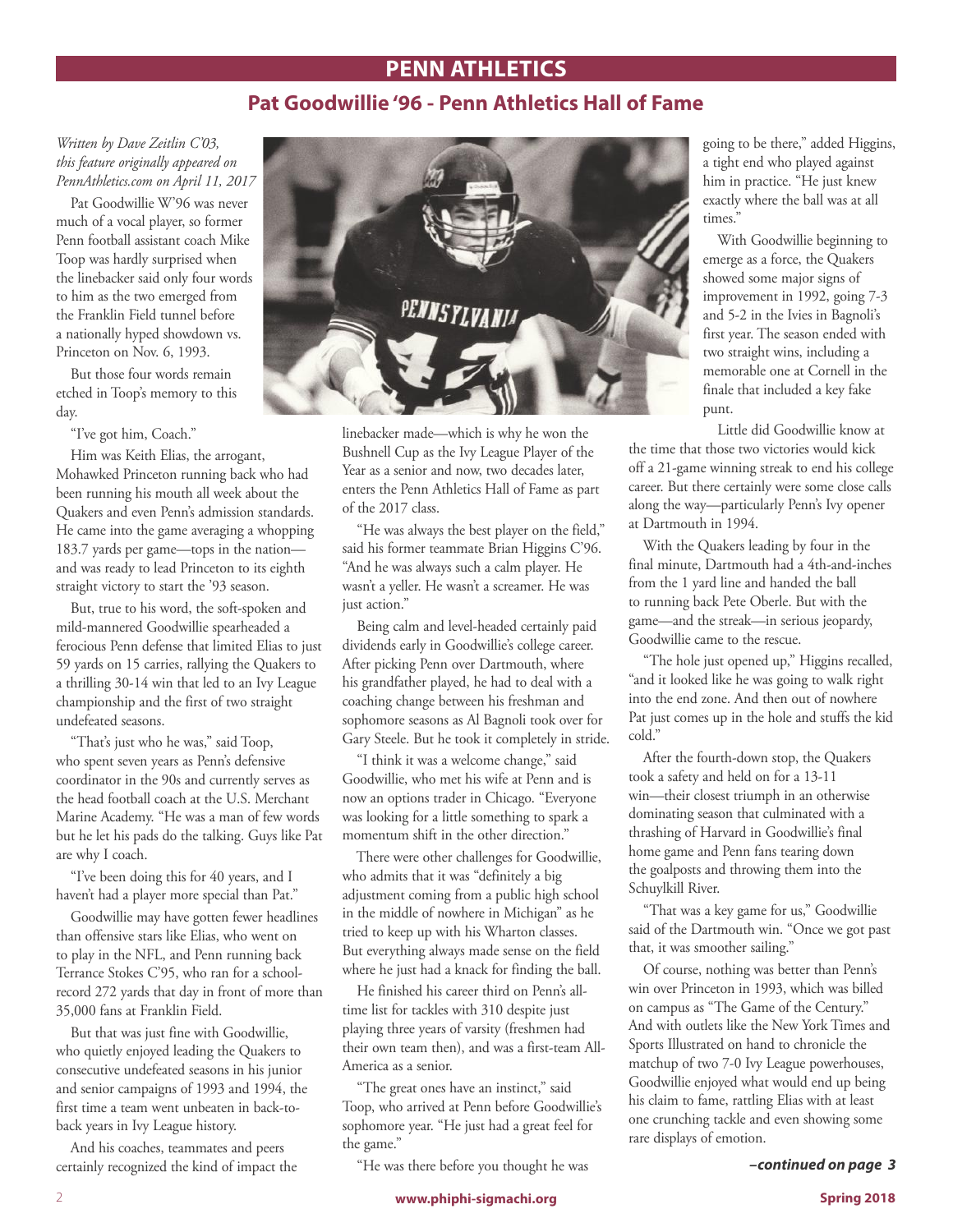# **CHAPTER REPORT**

## **The State of the Phi Phi Chapter**

*Aaron Kim '19, Consul*

Brothers, I am pleased to report that the state of the Phi Phi Chapter of Sigma Chi remains extremely strong. This past fall semester, the brotherhood initiated five young men who were deemed fit for membership. Coming into spring recruitment this semester, we have 61 active brothers in the chapter and have built on this foundation by extending bids to ten additional pledges. These ten pledges have proven themselves to be men of extraordinary character and are preparing to be initiated later this spring.

In addition to thriving within the Greek community as well as the classroom, numerous Phi Phi brothers have made great accomplishments on the athletic fields as well. This past fall, we had 12 brothers representing the Red and the Blue on the Penn Football team, including the starting quarterback, **Will Fischer-Colbrie '18**.

This spring, brothers **Gabriel Kleiman '18** and **Andrew Murnane '18** will lead the Penn baseball team into action serving as Co-Captains.

As the national spotlight and scrutiny of Greek life continues to intensify, the brothers of the Phi Phi Chapter are ready to accept this challenge head-on. We look forward to holding ourselves accountable as well as embracing the challenges of following the University's regulatory measures and completing the accreditation processes. In response to the new policy changes rolled out by Sigma Chi Fraternity International Headquarters, we sent 20 brothers to attend the Province Conference with Sigma Chi representatives from Villanova and West Chester universities. This proved as a successful platform for discussion among all three chapters to fully understand these new

policy changes in addition to planning how best to follow these new guidelines. After the ceremony, we honored our recently deceased brother, J**on M. Huntsman Sr. '59** with the White Rose Ceremony. The Phi Phi Chapter is here to stay and will continue to be leaders within the Greek community at Penn.

As **Josh Hartman** transitions out of the role of Grand Praetor, the Phi Phi Chapter wishes him the best of luck in all of his future endeavors. It was a pleasure working with him and we will always be grateful for the guidance he provided to our chapter. We look forward to working with **Ryan Gunther** as the new Province Grand Praetor.

I trust that all of our alumni brothers continue to do well and know that all of us here at Phi Phi welcome you back to the Chapter House whenever you are in Philadelphia.



### **Fight on Pennsylvania!**

*Phi Phi alumni cheering the Quakers on to victory over Princeton: (L to R) Alvin "Spike" Shoemaker '60, Doug Kramer '92, Chris Shoemaker '91, Mike Morrissey '89, Jon Greenawalt, Jr '91 and Jon Greenawalt, Sr. '61.*



*Phi Phi Chapter House, 3809 Locust Street* 

# **Stepping Up!**

This past summer, The House Corp led a successful reconstruction of our main entrance steps and patio area facing Locust Walk. Brownstone steps and flagstone pavers were repaired and reset, new brick paving replaced the old asphalt and the wood timbers at the volleyball court were replaced.

### *–continued from page 2*

"I think his quote after the game was that I had cement in my shoulder pads," Goodwillie said. "I'll take that as a backhanded compliment from Keith Elias."

In his head, Toop can still see one of those huge tackles on Princeton's loudmouth running back, who got the ball on a sweep before seeing Goodwillie out of the corner of his eye and slipping a little bit before going down.

"If he didn't, I think Pat would have taken his head off," Penn's former defensive coordinator said. "He had great shock power for a linebacker. When he hit you, you went

backwards. … I've never coached a better linebacker than him."

Higgins, who remains very good friends with Goodwillie, agrees with that sentiment. And he's still amazed at how he always made it look so easy.

**GOODWILLIE**

"The guy's playing linebacker, there's a 300-pounder chugging at him and he's pushing hair out of his eyes right before the play," Higgins recalled with a laugh. "His whole demeanor was just so calm. But then the ball would get snapped and he was everywhere.

"He was just the best player on the field."

### **ON THE PLAQUE:**

1994 Ivy League Player of the Year, fourth player in league history to win the award as a defensive player. First-team All-America. Played on two unbeaten Ivy League championship teams—the first such back-toback campaigns in Ancient Eight history and won the last 21 games of collegiate career. Two-time first-team All-Ivy, second-team All-Ivy as a sophomore when he also was Ivy League Rookie of the Year. Second on Penn's tackles list (345), he had 127 as a sophomore which remains seventh on the single-season chart.